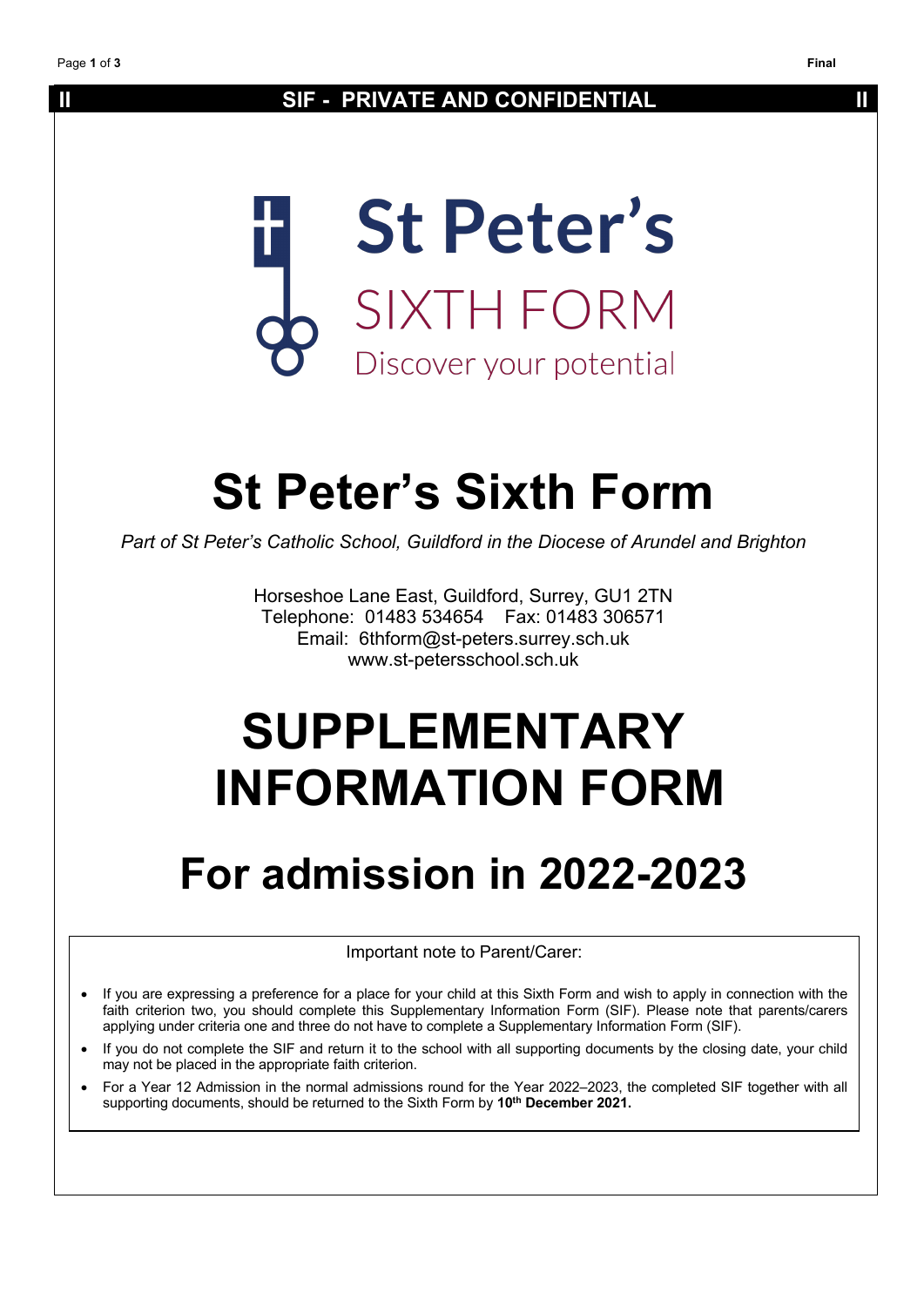## **PLEASE COMPLETE ALL SECTIONS IN BLOCK CAPITALS**

| <b>Student Details</b> |     |      |                |            |  |
|------------------------|-----|------|----------------|------------|--|
| Surname                |     |      |                |            |  |
| Forenames (in full)    |     |      |                |            |  |
| Gender                 | Boy | Girl | Date of birth: |            |  |
| Name of current school |     |      |                |            |  |
| Home<br>Address        |     |      |                |            |  |
|                        |     |      |                | Post Code: |  |
| Home Telephone Number  |     |      |                |            |  |

| <b>Parent/Carer details</b>               |        |
|-------------------------------------------|--------|
| Name (in full)                            |        |
| Address<br>(if different<br>from student) |        |
| Contact<br>Telephone<br>Number(s)         | Home   |
|                                           | Mobile |
| Email<br>Address                          |        |

The oversubscription criteria for admission to St Peter's Sixth Form in 2022-2023 are reproduced below. In order to ensure that places are offered fairly and in accordance with the Admissions Policy, please tick the highest criterion box, which most accurately applies to your child. *The brackets refer to notes in the Admissions Policy*.

- 1. Looked after or previously looked after students *(see notes a and b)*
- 2. Catholic students *(see note b)*
- 3. Any other students